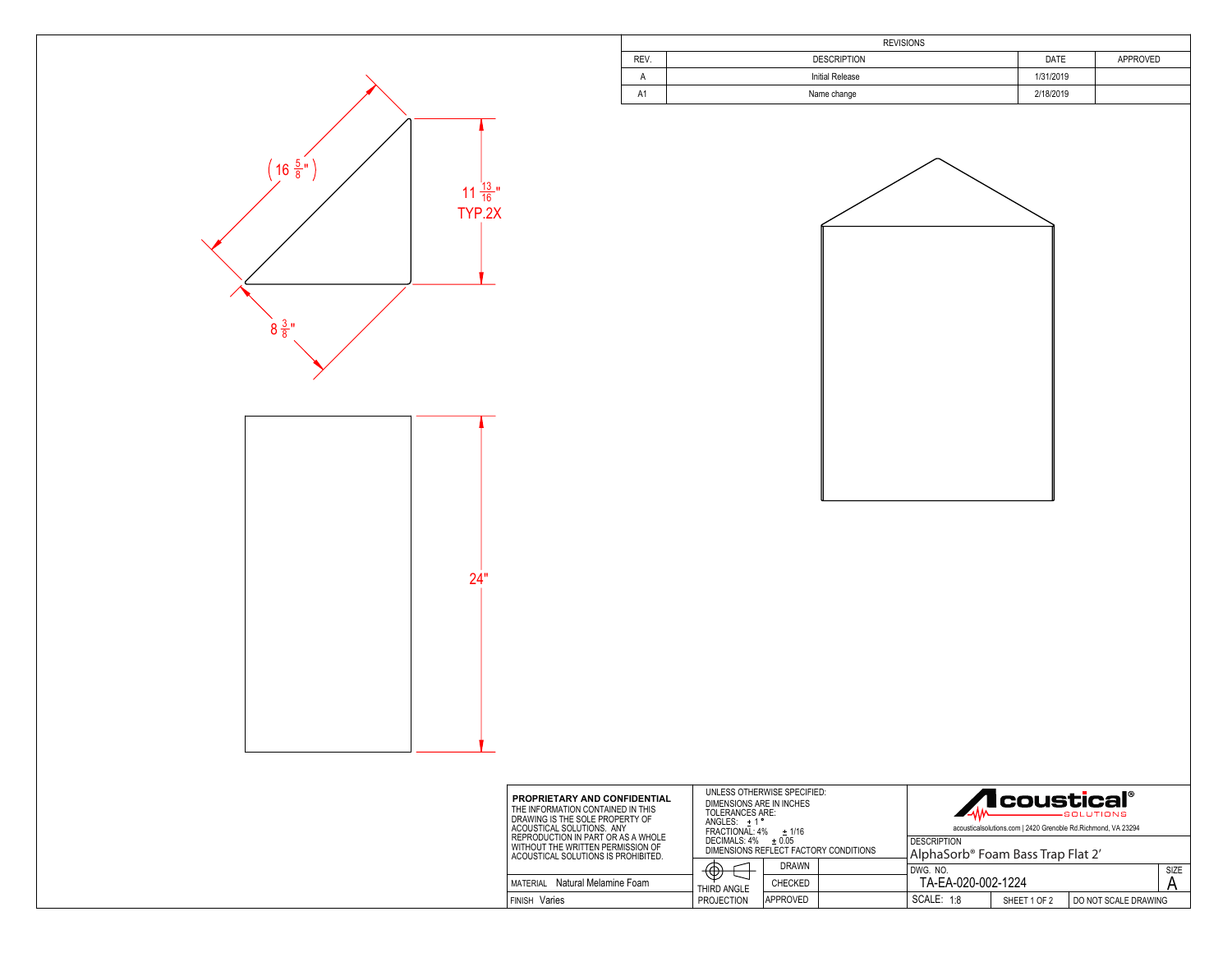| <b>REVISIONS</b> |                    |           |          |  |  |
|------------------|--------------------|-----------|----------|--|--|
| REV.             | <b>DESCRIPTION</b> | DATE      | APPROVED |  |  |
|                  | Initial Release    | 1/31/2019 |          |  |  |
| A <sub>1</sub>   | Name Change        | 2/19/2019 |          |  |  |



SCALE: 1:12 | SHEET 1 OF 2

DO NOT SCALE DRAWING



**FINISH Varies** 

Varies **PROJECTION** APPROVED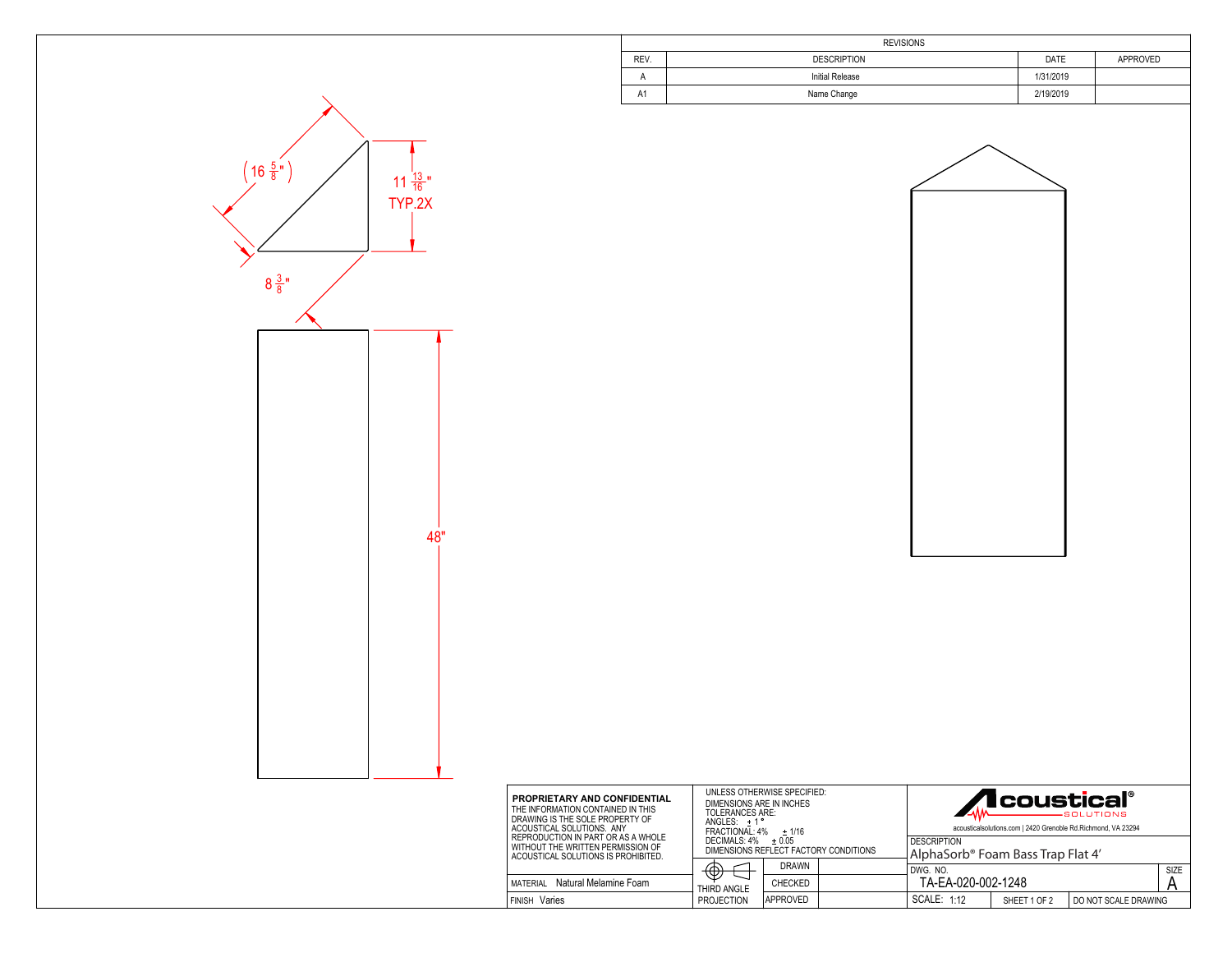|                | <b>REVISIONS</b>       |           |          |  |  |
|----------------|------------------------|-----------|----------|--|--|
| REV.           | <b>DESCRIPTION</b>     |           | APPROVED |  |  |
| A              | <b>Initial Release</b> |           |          |  |  |
| A <sub>1</sub> | Name Change            | 2/19/2019 |          |  |  |





| <b>PROPRIETARY AND CONFIDENTIAL</b><br>THE INFORMATION CONTAINED IN THIS<br>DRAWING IS THE SOLE PROPERTY OF<br>ACOUSTICAL SOLUTIONS. ANY<br>REPRODUCTION IN PART OR AS A WHOLE<br>WITHOUT THE WRITTEN PERMISSION OF<br>ACOUSTICAL SOLUTIONS IS PROHIBITED. | UNLESS OTHERWISE SPECIFIED:<br>DIMENSIONS ARE IN INCHES<br>TOLERANCES ARE:<br>$ANGLES: +1$<br>FRACTIONAL: 4%<br>$+1/16$ |                |                                                                           | <b>/I</b> coustical®<br>-SOLUTIONS<br>acousticalsolutions.com   2420 Grenoble Rd.Richmond, VA 23294 |  |  |      |
|------------------------------------------------------------------------------------------------------------------------------------------------------------------------------------------------------------------------------------------------------------|-------------------------------------------------------------------------------------------------------------------------|----------------|---------------------------------------------------------------------------|-----------------------------------------------------------------------------------------------------|--|--|------|
|                                                                                                                                                                                                                                                            | DECIMALS: 4%<br>$+0.05$<br>DIMENSIONS REFLECT FACTORY CONDITIONS                                                        |                | <b>DESCRIPTION</b><br>AlphaSorb <sup>®</sup> Foam Bass Trap Convoluted 2' |                                                                                                     |  |  |      |
|                                                                                                                                                                                                                                                            | ʹሐ<br>Д,                                                                                                                | <b>DRAWN</b>   |                                                                           | DWG. NO.                                                                                            |  |  | SIZE |
| Natural Melamine Foam<br>MATERIAL                                                                                                                                                                                                                          | THIRD ANGLE                                                                                                             | <b>CHECKED</b> |                                                                           | TA-EA-020-003-1224                                                                                  |  |  |      |
| Varies<br>i Finish                                                                                                                                                                                                                                         | SCALE: 1:8<br><b>PROJECTION</b><br>APPROVED<br>SHEET 1 OF 2                                                             |                | DO NOT SCALE DRAWING                                                      |                                                                                                     |  |  |      |